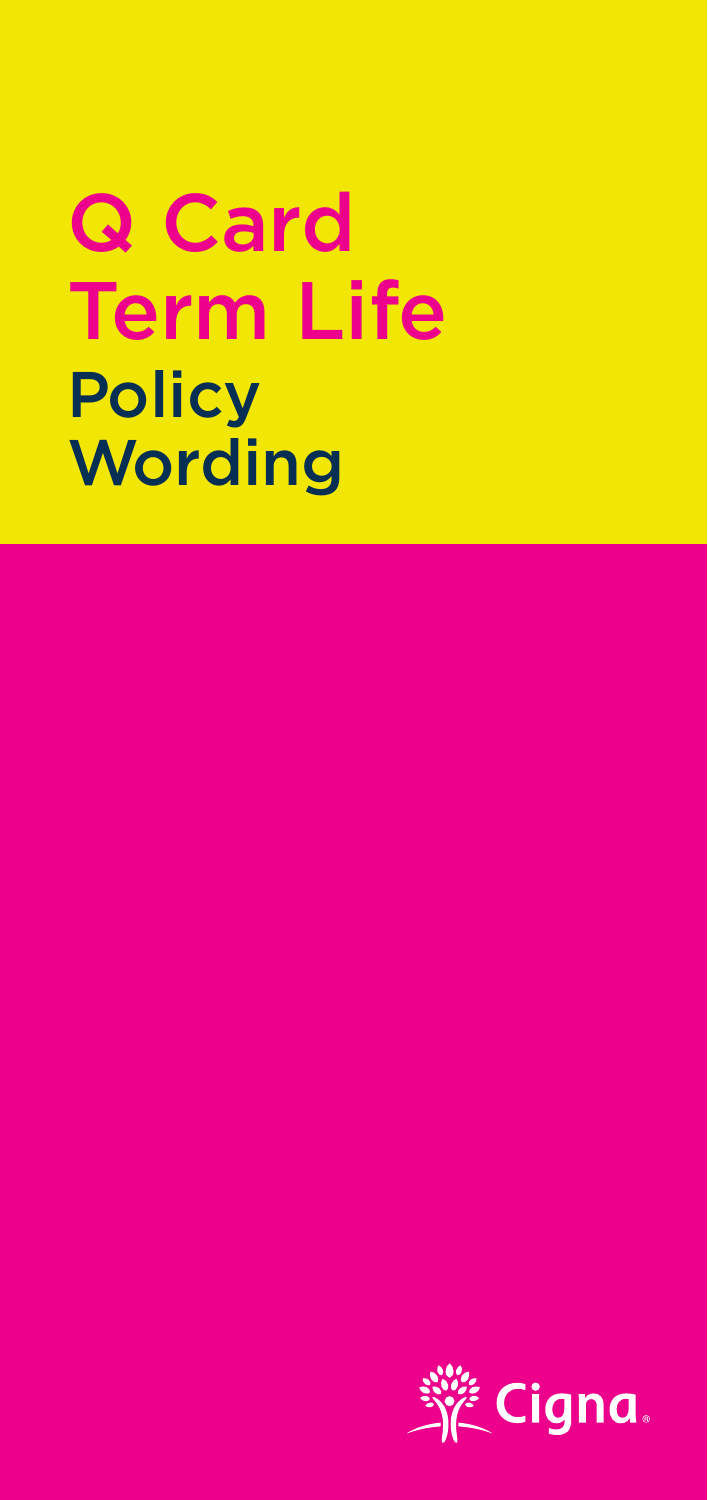# Q Card Term Life Policy Wording

- **1. Your Policy Important**
- **2. About the Policy**
- **3. Policy Terms and Conditions**
	- **3.1 Definitions**
	- **3.2 Policy Benefits**
	- **3.3 Other terms and conditions**
	- **3.4 Exclusions**
- **4. How to make a claim**
- **5. About Cigna**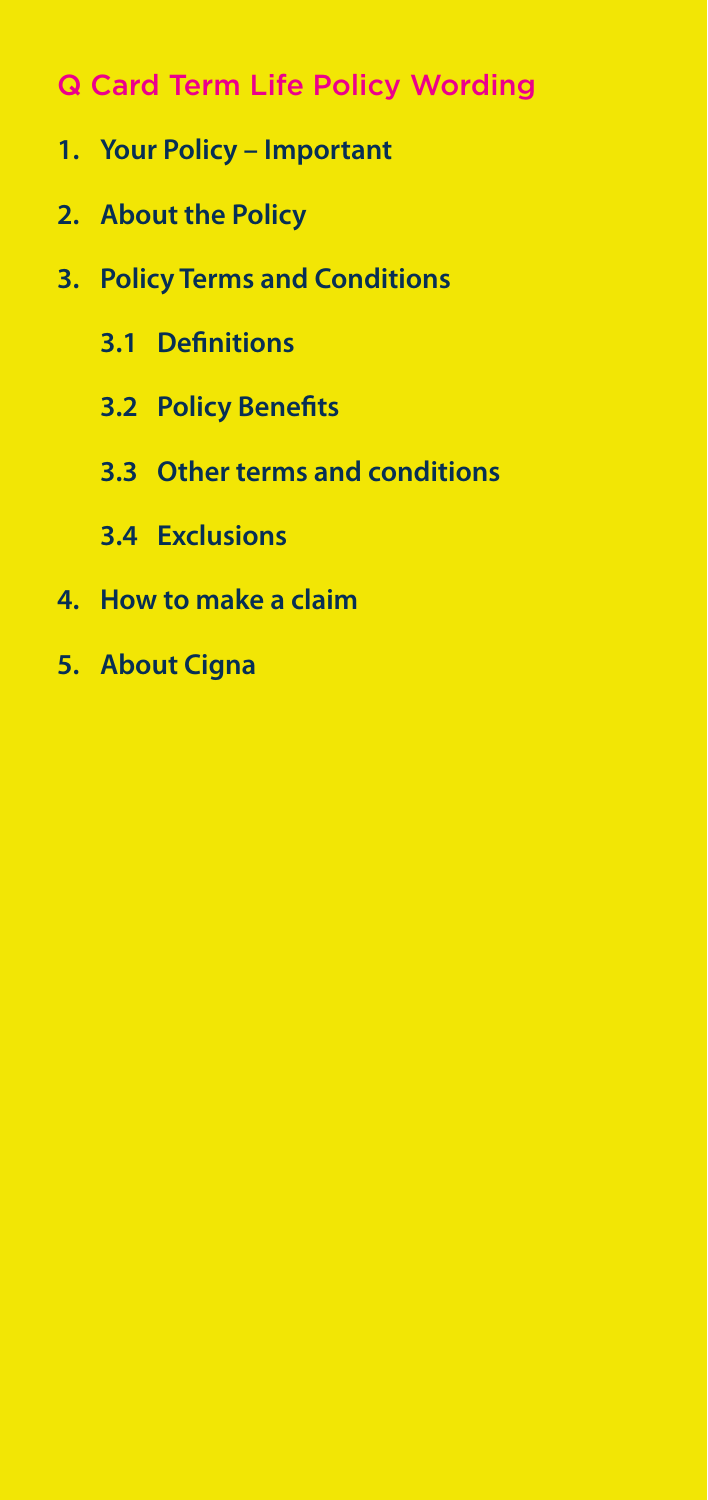# 1. Your Policy – Important

This booklet contains the terms and conditions that apply to your Q Card Term Life Insurance Policy.

Together with your original application form and the Policy Schedule, it forms the basis of the contract between you (as the insured person) and the insurer, Cigna Life Insurance New Zealand Limited (Cigna).

Please make sure that the Policy meets your requirements and if you have any questions or want further information do not hesitate to contact Cigna directly.

We rely on your information to issue your Policy and pay any claim. If you're not absolutely truthful or if you fail to disclose all Material Information to us we may cancel your Policy.

If you decide that you do not wish to continue with the Policy you must notify Cigna within 30 days of receiving it. Any premiums that you have paid will be refunded and Cigna will confirm in writing to you that the Policy has been cancelled.

If you cancel outside this 30 day period there will be no refund of premiums.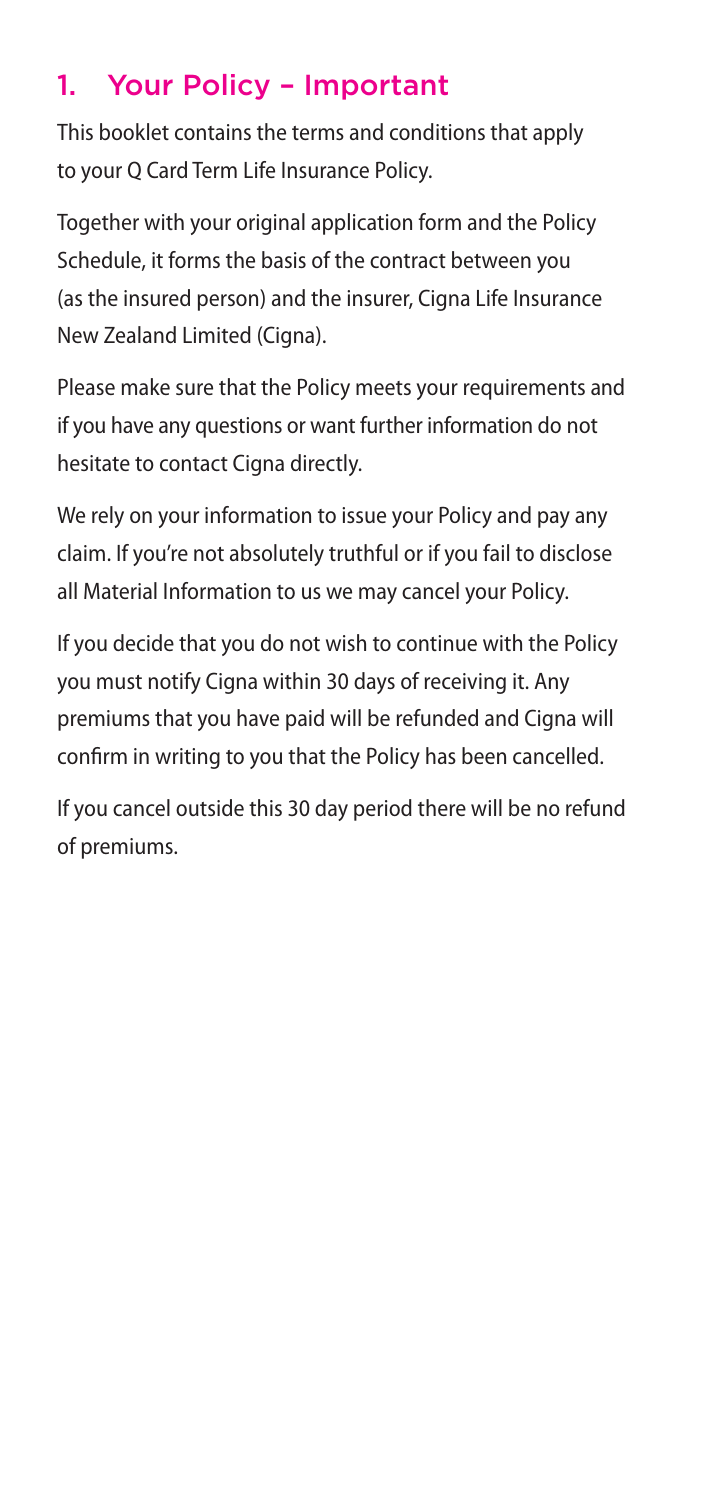# 2. About the Policy

This Policy is designed to pay a lump sum upon the death of the Life Insured or upon diagnosis of a Terminal Illness. This will be paid to the Policy Owner.

Providing the Policy Owner continues to pay the premiums, the Policy will continue until the Life Insured dies.

The Policy is underwritten by Cigna Life Insurance New Zealand Limited (Cigna) who will be responsible for all claims and other matters relating to this Policy. Cigna's contact details are on the back page of this booklet.

All correspondence to you will be sent to the most recent address that Cigna holds on record for you. If you change your address it is your responsibility to notify Cigna.

Meanings of important and frequently used words and terms are set out under section 3.1.

#### **Consumer Finance Limited**

Your Policy has been arranged by Consumer Finance Limited who receive a commission while your policy remains in force.

Consumer Finance Limited does not guarantee the obligations of Cigna and will not be liable if Cigna refuses to pay a claim.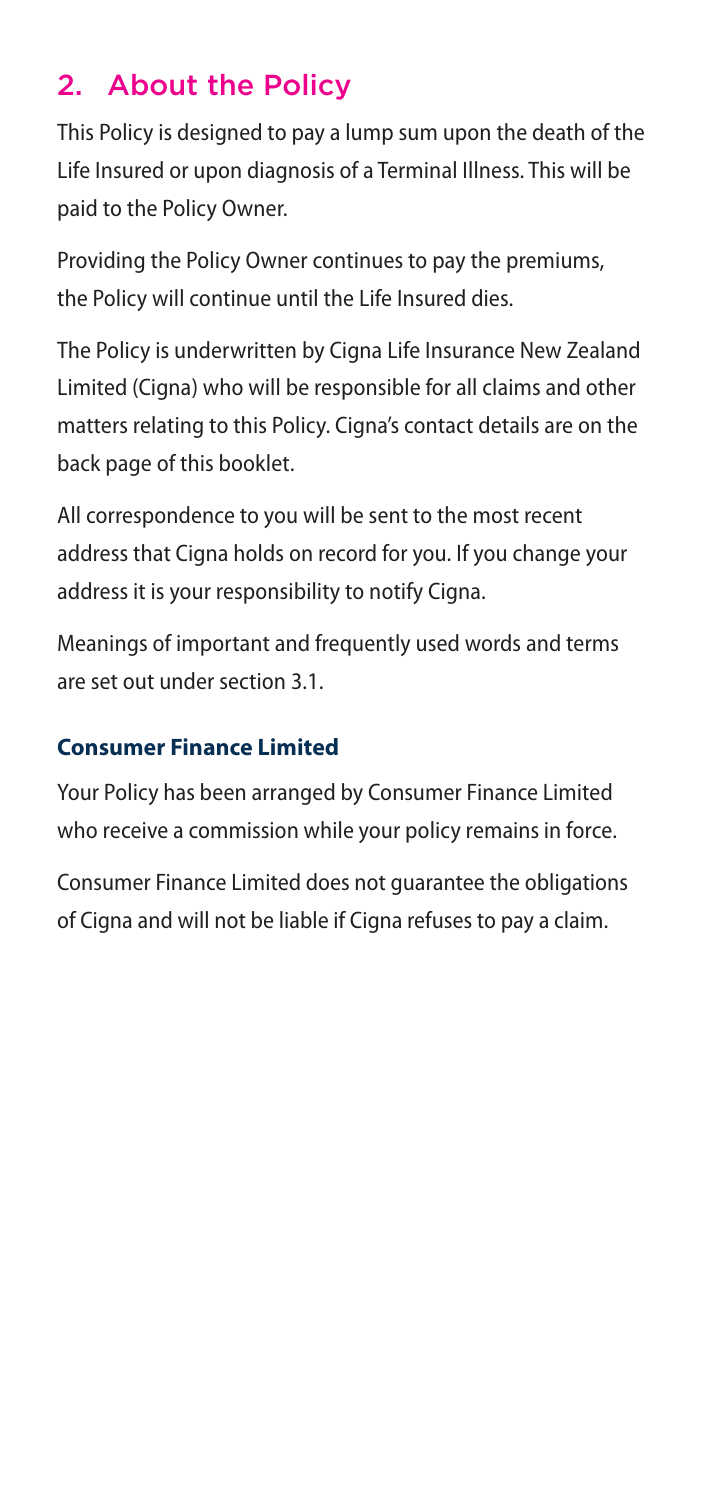# 3. Policy Terms and Conditions

#### **3.1 Definitions**

The following words and terms appear in the Policy Schedule and in the Policy Wording. They are defined as:

**Anniversary Date** means the date 12 months after the Cover Start Date and the same date every year after that.

**Cover Start Date** is shown on the Policy Schedule and means the date that the cover began.

**Material Information** means all relevant information that Cigna needed when it decided to provide cover and the terms relating to this Policy. It includes, but is not limited to, information about the Life Insured's health and medical history, occupation and leisure activities.

**Policy** means the terms and conditions applying to this insurance, as described in the Policy Wording and the Policy Schedule.

**Premium Start Date** is shown on the Policy Schedule and means the date that the first premium is due.

**Terminal Illness** means an illness which will result in the death of the Life Insured within 12 months of the date of the Policy Owner applying for a Terminal Illness Benefit. The illness must commence after the Cover Start Date or the reinstatement date if Cigna reinstates this Policy, and be diagnosed while this Policy is active.

**Terrorism** means the use or threatened use of force or violence against human life or property, or commission of an act that is dangerous to human life or property, or commission of an act that interferes with or disrupts an electronic or communication system, undertaken by any person or group, whether or not acting on behalf of or in any connection with any organisation, government, power, authority or military force, when the intent is to intimidate, coerce or harm a government, civilian population or any segment thereof, or to disrupt any segment of the economy.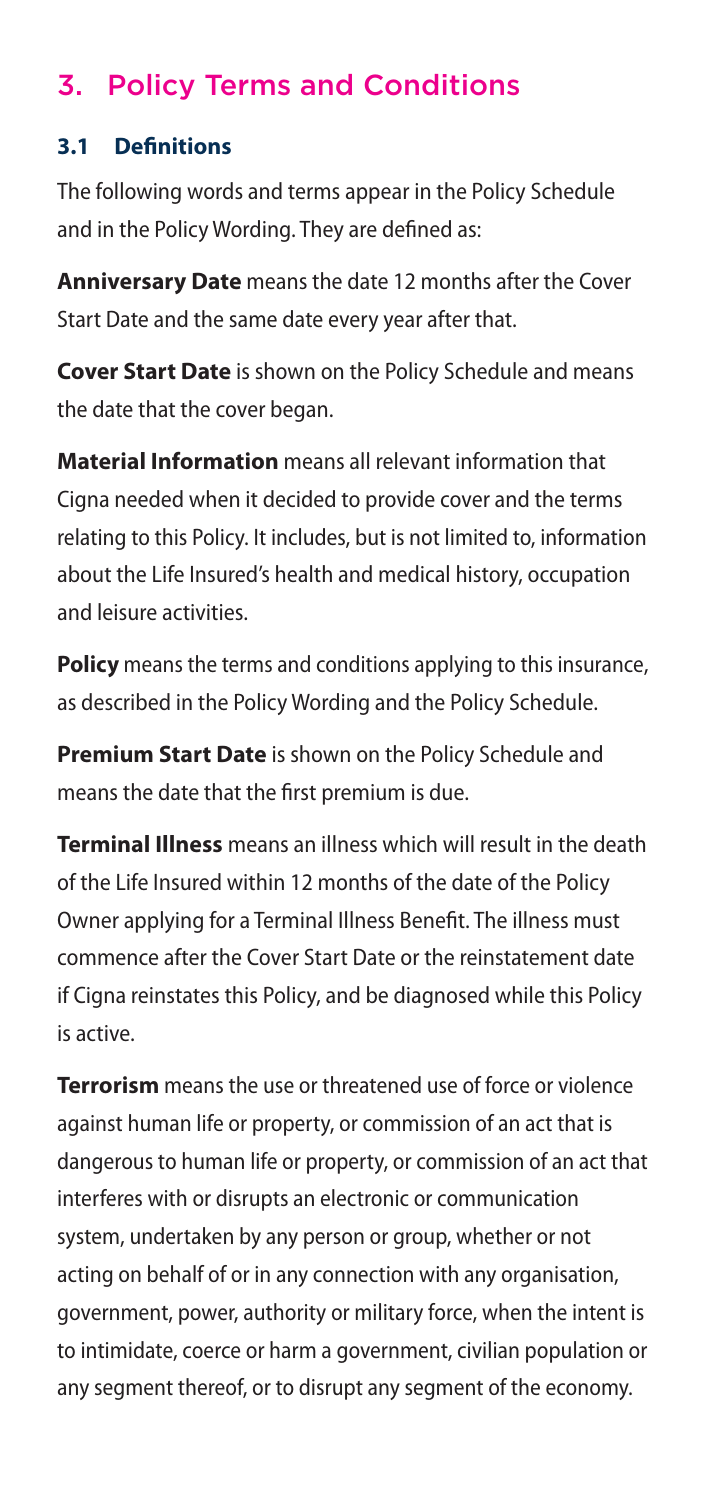**War** means any war whether declared or not, or any warlike activities including the use of military force by any sovereign nation to achieve economic, geographic, nationalistic, political, racial or religious ends.

# **3.2 Policy Benefits**

## **Cigna's Insurance Promise**

Providing the terms and conditions are met and the premiums are up to date, Cigna will pay the Policy Owner the Term Life Benefit and/or Terminal Illness Benefit.

## **Term Life Benefit**

If the Life Insured dies, Cigna will pay the sum insured shown on the Policy Schedule. When a claim for Terminal Illness has been paid Cigna will deduct any payment already made from the sum insured.

# **Terminal Illness Benefit**

If the Life Insured is diagnosed with a Terminal Illness, Cigna will make an early payment of the Term Life Benefit, up to a maximum of \$500,000.

If Cigna pays a Terminal Illness Benefit which:

- equals the sum insured, this Policy will stop immediately and no more claims will be payable; or
- is less than the sum insured, the balance will be payable when the Life Insured dies.

# **3.3 Other Terms and Conditions**

## **Indexation**

To help keep the cover up to date with inflation, Cigna may offer the Policy Owner a yearly increase between 2.5% and 10% on each Anniversary Date.

The Policy Owner does not have to accept an increase but no further increases will be offered once three offers have been declined.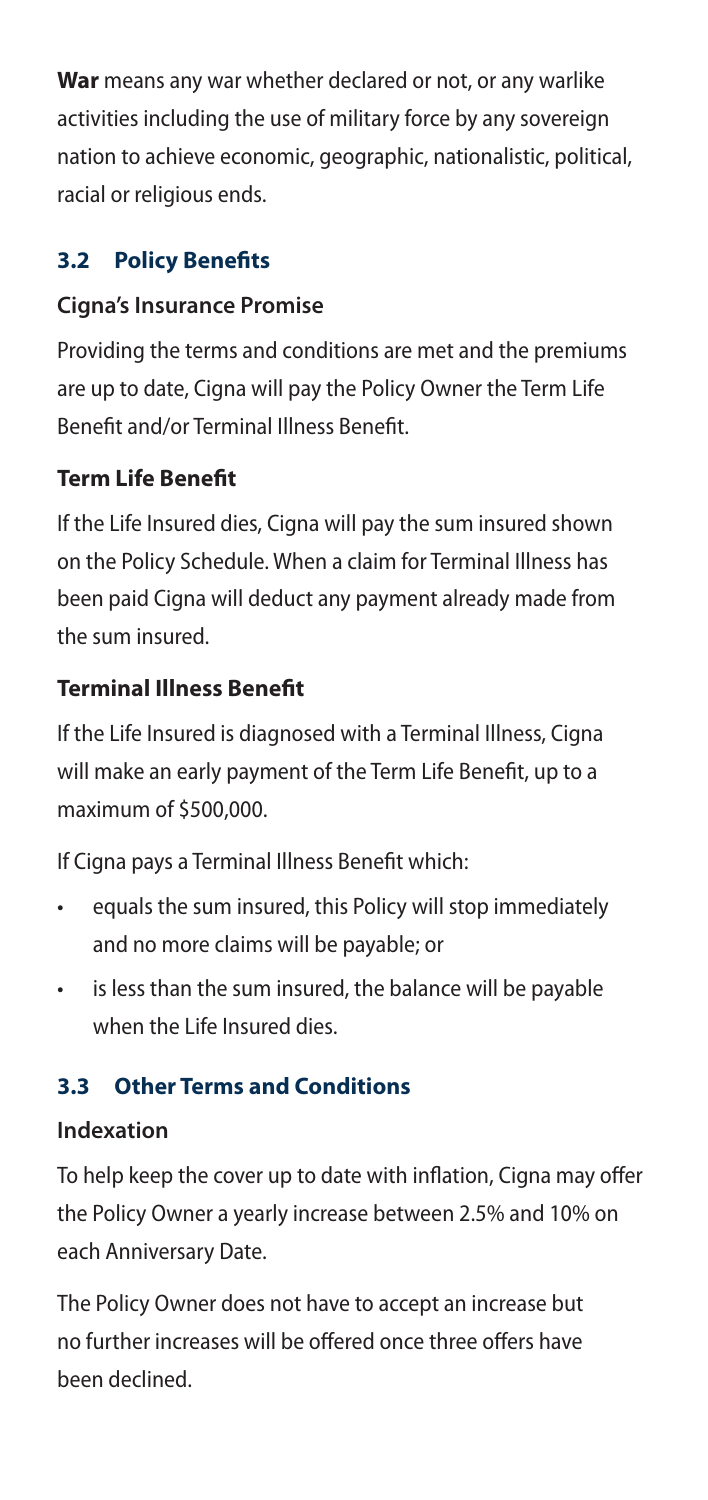Indexation increases will not be offered under the following circumstances:

- once the Anniversary Date after the Life Insured's 60th birthday is reached;
- if the offer to increase will lead to a total sum insured in excess of \$2,000,000 or if the total sum insured reaches \$2,000,000 or more;
- once Cigna has been notified of a possible claim under this Policy.

#### **Premiums**

The initial premium payable is shown on the Policy Schedule. From the first Anniversary Date, the premium rate will adjust each year until the Policy stops.

The premium payable is based on the sum insured. Therefore, if the cover has increased as a result of indexation the premium will increase accordingly.

Cigna will write to the Policy Owner each year, prior to the Anniversary Date, to advise of the premium and sum insured that will apply to the Policy for the following year.

The Policy Owner can apply at any time to change the method and frequency of the premium payments.

#### **Premium changes**

Cigna may review and adjust the premium rates at any time.

If the rates are changed they will apply to all Q Card Term Life policies, not just to this one, and Cigna will write to the Policy Owner at least 90 days before the new rates apply to advise of the new premium.

#### **Policy renewal after age 76**

From the Anniversary Date after the Life Insured's 76th birthday, Cigna will renew this Policy every year and cover will continue provided that premiums continue to be paid. Cover will continue until the Policy stops as detailed over the page.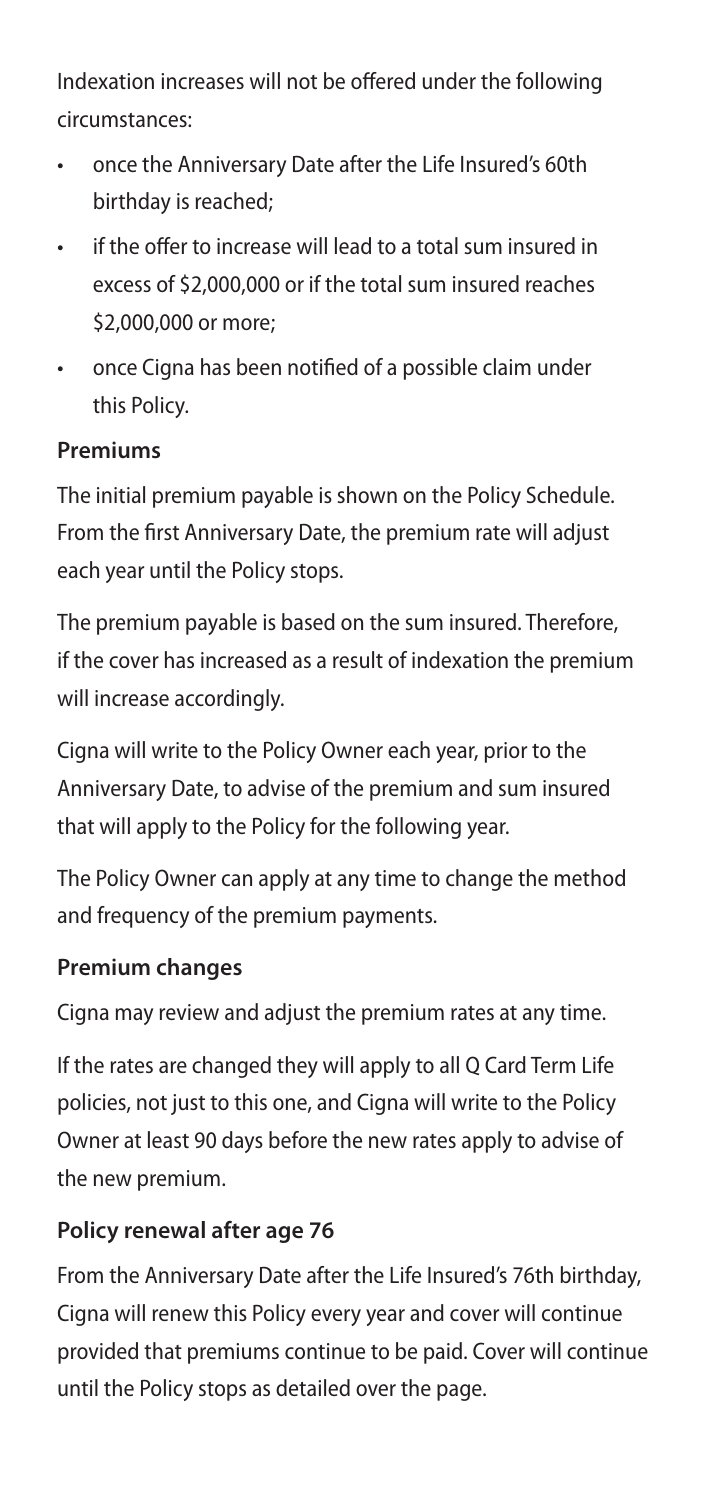#### **When the Policy stops**

The Policy will stop when any one of the following happens:

- if the premiums remain unpaid for 3 months, in which case cover will end on the date the last premium was paid up to;
- Cigna pays a Terminal Illness Benefit equal to the sum insured;
- the Life Insured dies; or
- the Policy Owner requests Cigna to cancel the Policy

### **Policy reinstatement**

If this Policy is stopped due to unpaid premiums, the Policy Owner can apply to Cigna for it to be reinstated. The Policy Owner will need to provide Cigna with any information it requires about the Life Insured's health and lifestyle and reinstatement is at Cigna's discretion.

The terms and conditions applying to the reinstated cover may be different to those applying to the Policy before it was stopped and the Policy Owner will be issued with a new Policy Schedule.

#### **Disputes**

If you have a complaint, in the first instance you should contact Cigna to discuss it. Refer to the Contacts section for the details. This will initiate Cigna's internal complaints resolution process.

Cigna is a member of the Insurance and Financial Services Ombudsman (IFSO) scheme which is a free, independent service which can help settle any unresolved disputes you may have.

Any dispute or action relating to this Policy will be determined in accordance with New Zealand law.

## **Surrender value**

This Policy does not have any surrender or cash value. There will be no refund of premiums unless the Policy Owner advises Cigna within 30 days of receiving the Policy that he/she wishes to cancel it.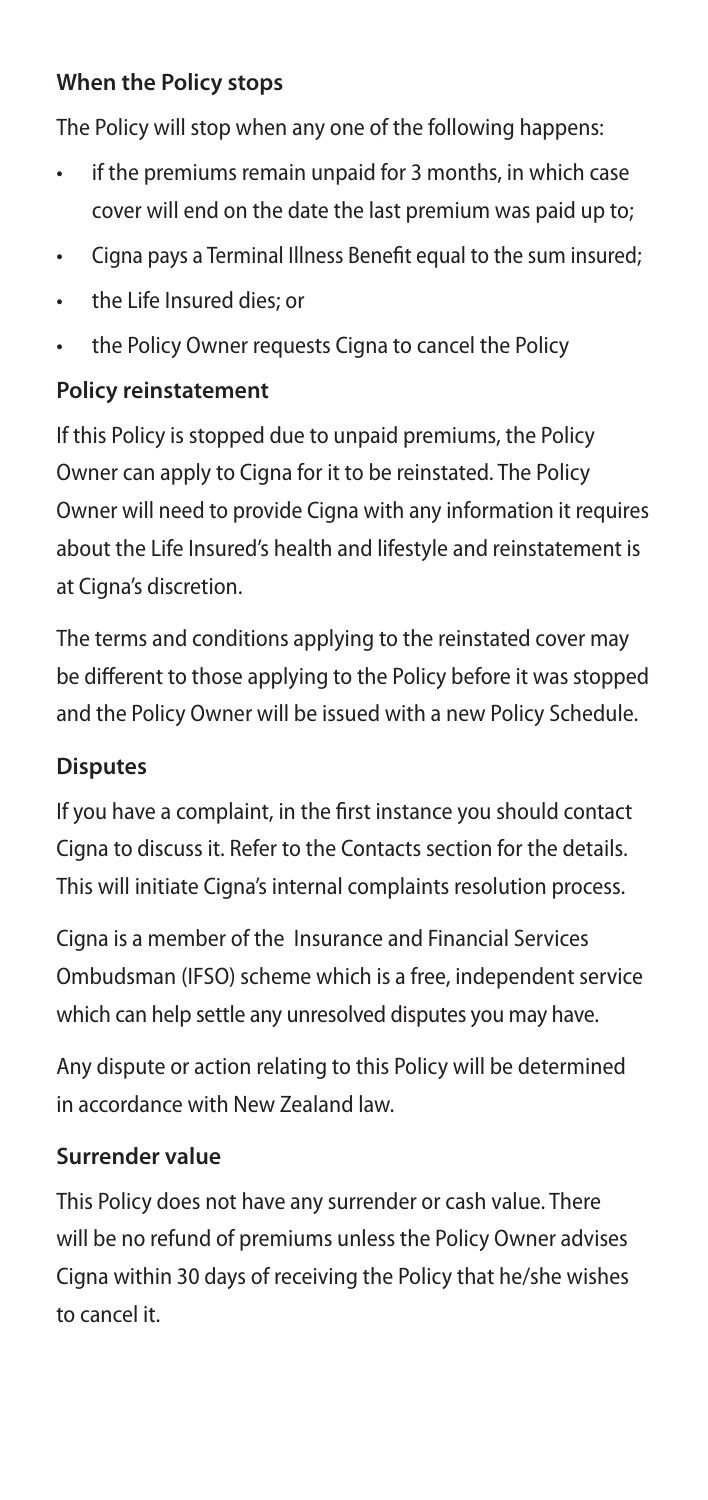#### **Policy ownership**

The Policy Owner is either the person initially named on the Policy Schedule or the assignee(s) if the Policy Owner later assigns this Policy.

In order to assign this Policy, the current Policy Owner must complete a Memorandum of Transfer. To be legally recognised, Cigna must have registered the transfer.

#### **Increases to sum insured**

If the Policy Owner increases the sum insured under this Policy within the 13 months before the Life Insured's suicide, attempted suicide, or intentional self-injury Cigna will only pay the sum insured that applied before the increase.

## **3.4 Exclusions**

Cigna will not pay any benefit under this Policy if:

- the Policy Owner or Life Insured did not completely and truthfully answer the questions asked when the Policy was issued, upgraded or reinstated. In this event Cigna may cancel the Policy from the start date and keep any premiums paid; or
- the Policy Owner or Life Insured failed to provide Cigna with any Material Information before the Policy was issued, upgraded or reinstated. In this event Cigna may cancel the Policy from the start date and keep any premiums paid.

Cigna will not pay any benefit if the Life Insured's death is caused or contributed to, directly or indirectly, by:

- suicide, attempted suicide, intentional self-injury, whether sane or insane, within the first 13 months of the Cover Start Date; or
- War or any act of War, invasion, Terrorism or any acts of Terrorism, act of foreign enemy, hostilities, strike, riot and/or civil commotion, civil War, rebellion, revolution, insurrection, military or usurped power.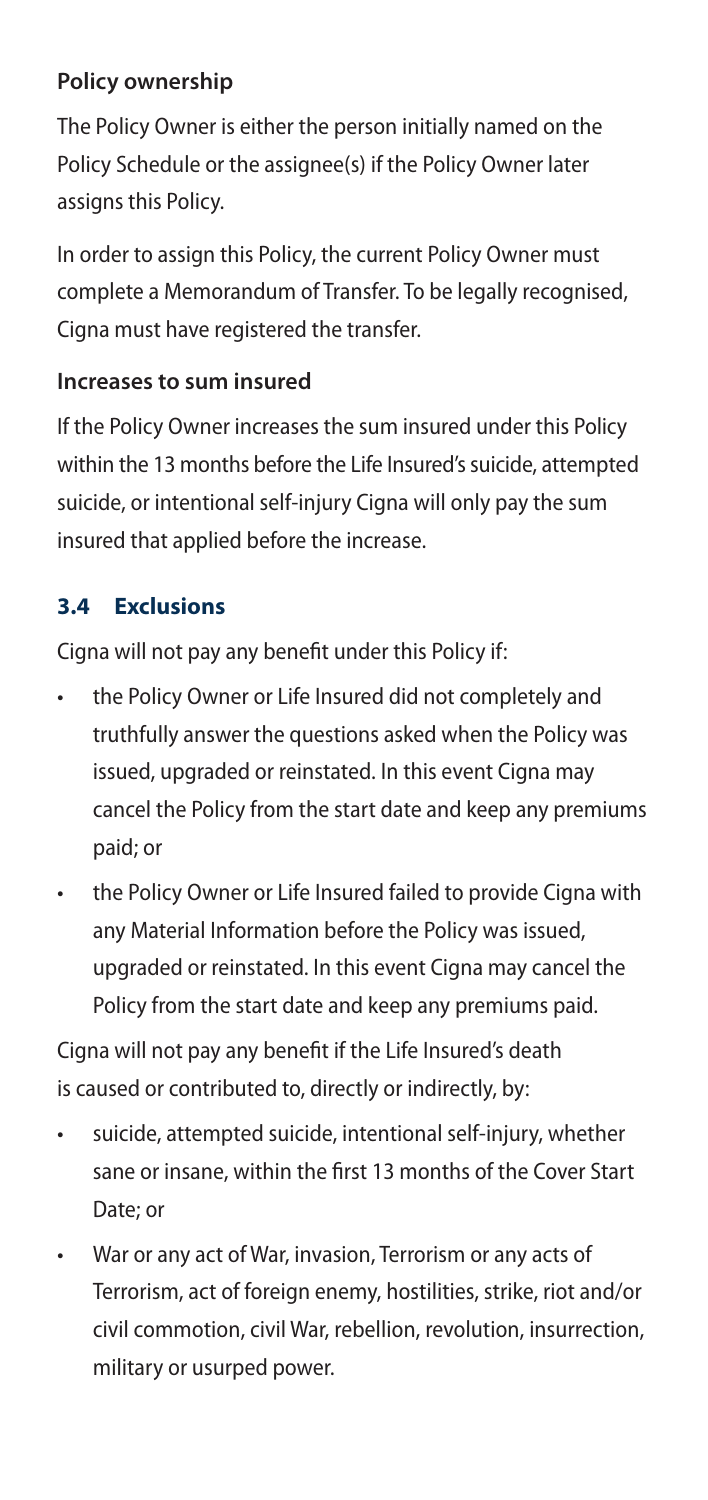# 4. How to make a claim

If the Policy Owner needs to make a claim against this Policy please contact Cigna as soon as possible to request a claim form. The claim form will be sent out within 24 hours of the request.

The Policy Owner must complete the claim form and return it to Cigna together with any supporting documents that Cigna may reasonably require.

Cigna's medical advisers must agree that the Life Insured's illness meets the definition of Terminal Illness.

Any medical information required to support a Term Life or Terminal Illness claim must be:

- provided by appropriately qualified medical practitioners registered in New Zealand or Australia (or any other country approved by Cigna); and
- paid for by the Policy Owner.

If Cigna requires the Life Insured to undergo any further examination or tests to confirm that the Life Insured is suffering a Terminal Illness then these costs will be met by Cigna.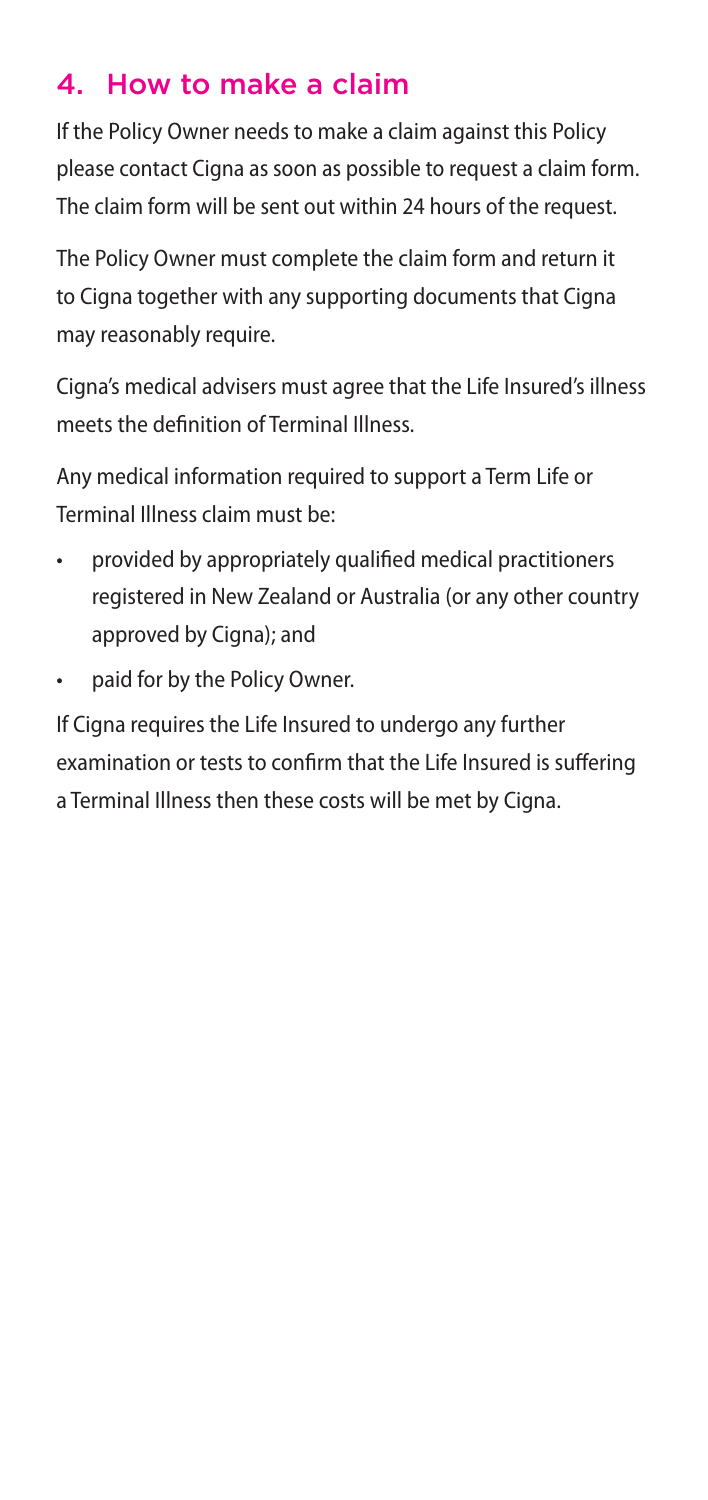# 5. About Cigna

Cigna New Zealand is a leading specialist provider of insurance products and services including life insurance, identity theft protection, funeral insurance, income protection insurance, accidental death insurance and trauma insurance.

We've been operating in New Zealand for more than 85 years, and now protect over 275,000 New Zealanders with our insurance policies.

Cigna New Zealand is part of Cigna Corporation, a Fortune 500 company and one of the world's largest publicly-owned companies.

A copy of Cigna's latest financial statements is available on request.

Cigna Life Insurance New Zealand Limited has an A- (Excellent) financial strength rating which was given by A.M. Best Company Inc.

| <b>Secure</b> |                  | Vulnerable          |                                        |
|---------------|------------------|---------------------|----------------------------------------|
| $A+$<br>$A++$ | <b>Superior</b>  | <b>B-</b><br>B      | Fair                                   |
| $A -$<br>A    | <b>Excellent</b> | $C++$<br>$-C+$      | Marginal                               |
| $B++$<br>$B+$ | Good             | $\epsilon$<br>$C -$ | Weak                                   |
|               |                  | D,                  | Poor                                   |
|               |                  | Έ                   | <b>Under regulatory</b><br>Supervision |
|               |                  | F                   | In Liquidation                         |
|               |                  | ls.                 | Suspended                              |

The rating scale is: